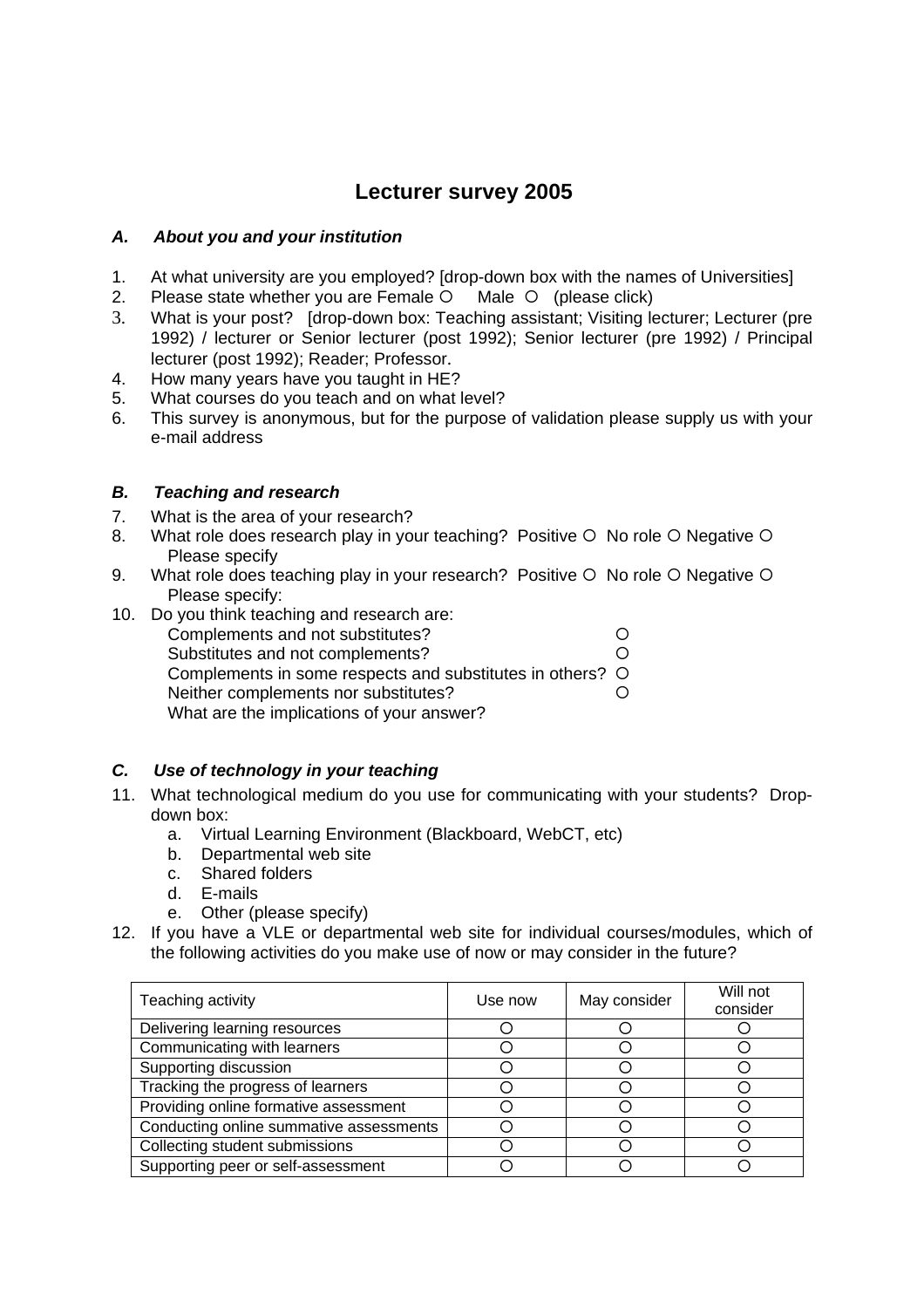| Supporting personal development planning |  |  |
|------------------------------------------|--|--|
| Other (please specify)                   |  |  |

- 13. Are there any aspects of technology that are available to you but you do *not* use? If so, please specify which aspects and why you do not use then.
- 14. What services would you like to see provided/developed by the Economics Network with respect to the use of technology?

*Please rank in the order you would find most valuable, with 1 as most valuable* 

| <b>Service</b>                                                                        | Rank |
|---------------------------------------------------------------------------------------|------|
| Information about the new technologies that are available in Economics                |      |
| Staff development in using new technologies to support effective learning             |      |
| Opportunities to share ideas and experiences with colleagues                          |      |
| Access to peer-reviewed learning resources                                            |      |
| Guidelines, case studies and publications relating to the effective use of e-learning |      |
| Excel templates                                                                       |      |
| Other (up to 3) please specify                                                        |      |

### *D. Your teaching*

15. Have any of your teaching methods changed in the last 2 years? Yes  $\circ$  No  $\circ$  I've been teaching less than  $2$  years  $\circ$ 

Of Yes, Please, specify in what way and why.

16. Are you more, less or equally satisfied with the effectiveness of your teaching as you were 2 years ago?

More  $O$  Less  $O$  Equally  $O$  I've been teaching less than 2 years  $O$ Please, specify

### *E. Future networks*

The Economics Network is planning to set up networks for lecturers teaching in specific areas, such as Labour Economics, History of Economic Thought, Development Economics, etc.

- 17. Would you be interested in joining such a network:
	- a. to share *ideas* about the curriculum and teaching/learning/assessment? Yes  $\circ$  No  $\circ$

If Yes, then which of the following media would you be happy to use (you can choose more than one)?

| e-mail             | ∩ |
|--------------------|---|
| discussion boards  | O |
| meetings/workshops | O |

b. to share *materials*? Yes O No O

If Yes, then which of the following materials would you be happy to share (you can choose more than one)?

- Handbooks/teaching programmes 
<br>
Handouts

O Handouts { Lecture slides Worksheets **blue** O
- Assessment questions? <br>
O